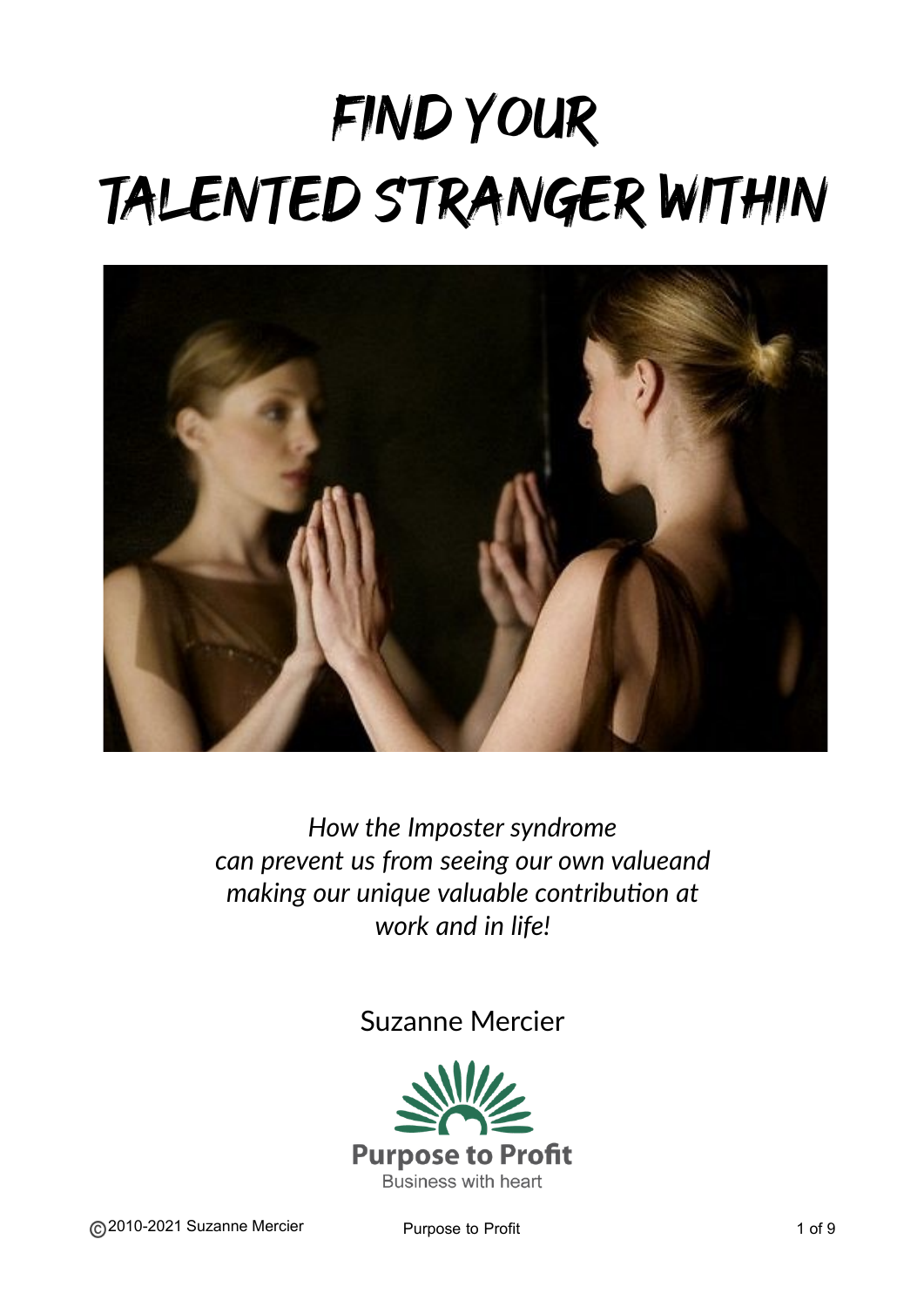# **How is life going for you right How is life going for you right now?**



Sometimes life's circumstances cause us to question who we are, what we're doing and what life is all about.

This typically occurs when something in our external environment interrupts the pattern of ourlife … such as a pandemic in 2020.

We wind up asking ourselves criticalquestions such as:

- Are you feeling truly satisfied and fulfilled with your life?
- Do you feel that you're fulfillingyour potential?
- Is there a dream you have insidethat's simply not progressing?
- Am I where I thought I would be atthis stage of my life?

Even more importantly, if not,why not?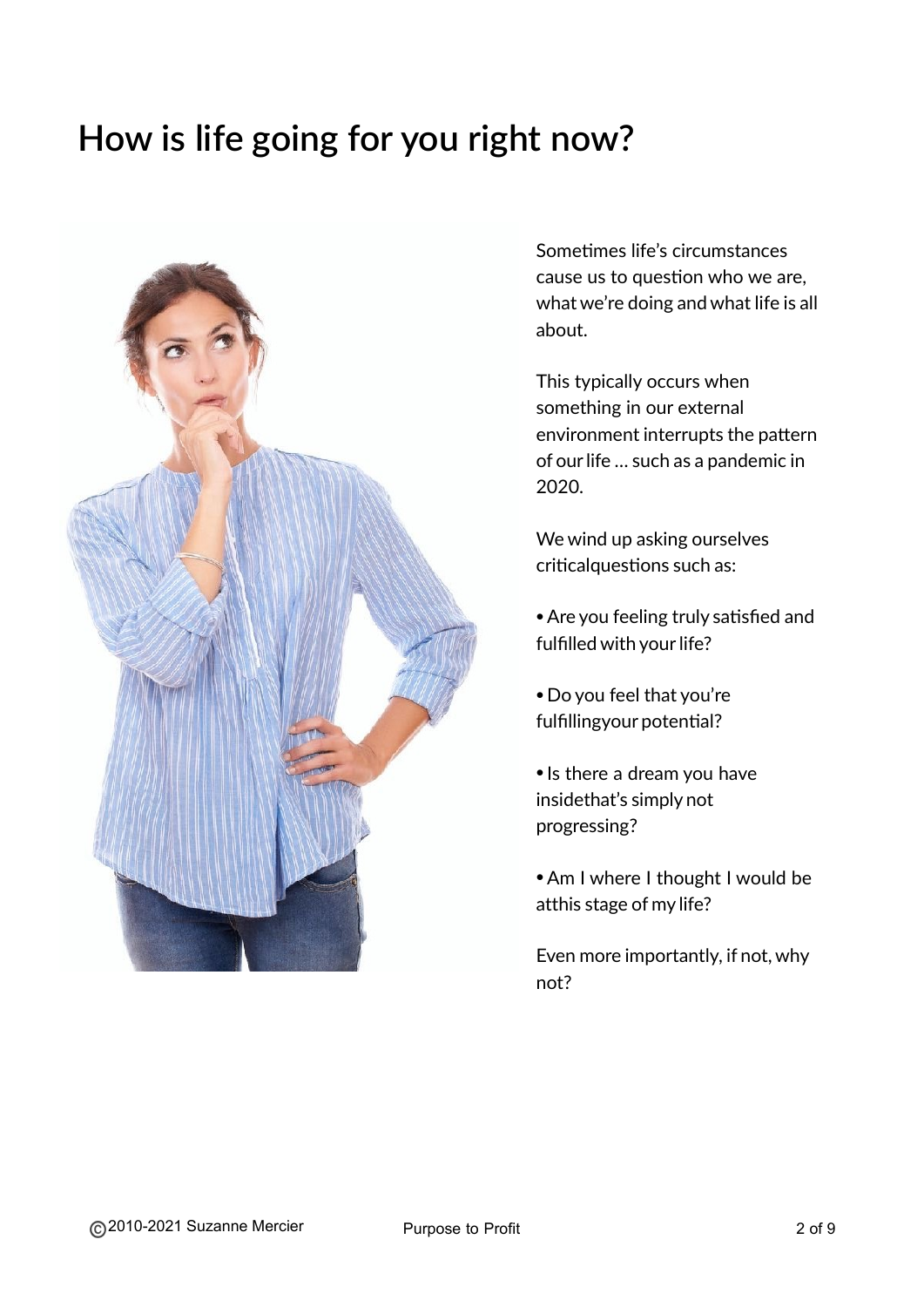### **Our mindset determines our life Our mindset determines our life experiences**



You may believe that life comes at you, that things happen to you. On one level, that istrue. It can seem that you're an innocent bystander, that life is kind or not, that opportunities are given to you, oryou miss out.

The truth is that your mindset is 80-85% responsible foryour success in anything you seekto achieve.

#### **Our mindset is something we have control over!**

As Henry Ford said "Whether you think you can, or think you can't, you're right."

Our mindset influences the waywe see the world and other people. It determines howwe see ourselves, our value, our intelligence, our qualities.

You may have heard of the Imposter Syndrome. It's a term that describes the feeling of not being good enough, no matter what we do or how many successes we have under our belt.

Typically,when we feel we aren't good enough, we can fail to see orfail to value ourstrengths, capabilities, skills, experiences and qualities as well as the successes we contribute to.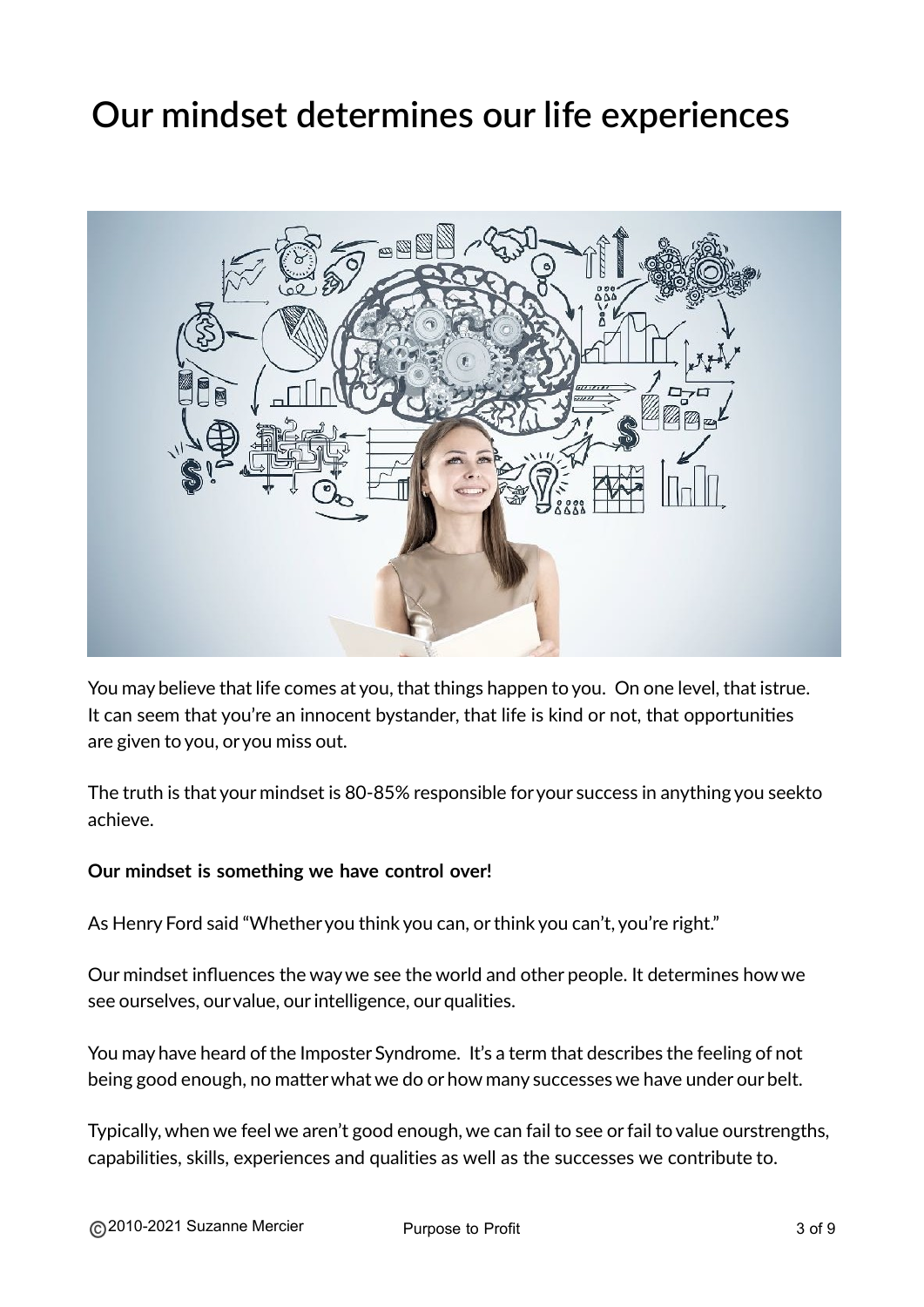#### **Let me introduce Your Talented Stranger Let me introduce your Talented Stranger Within**

The term 'talented stranger' refers to the disconnect we experience when we can't see the value we bring to the 'table'.

Others see our potential which is whywe may get opportunities we don't think we qualify for or deserve.

Each one of us has a unique combination of skills, capabilities, talents, qualities, experiencesand successes. No-one else does what we do in the same way.

Until we meet and befriend our talented stranger within, it's likely we'll experience the mismatch between howwe see ourselves and how others do.

We can't live up to potential we're unable to see.

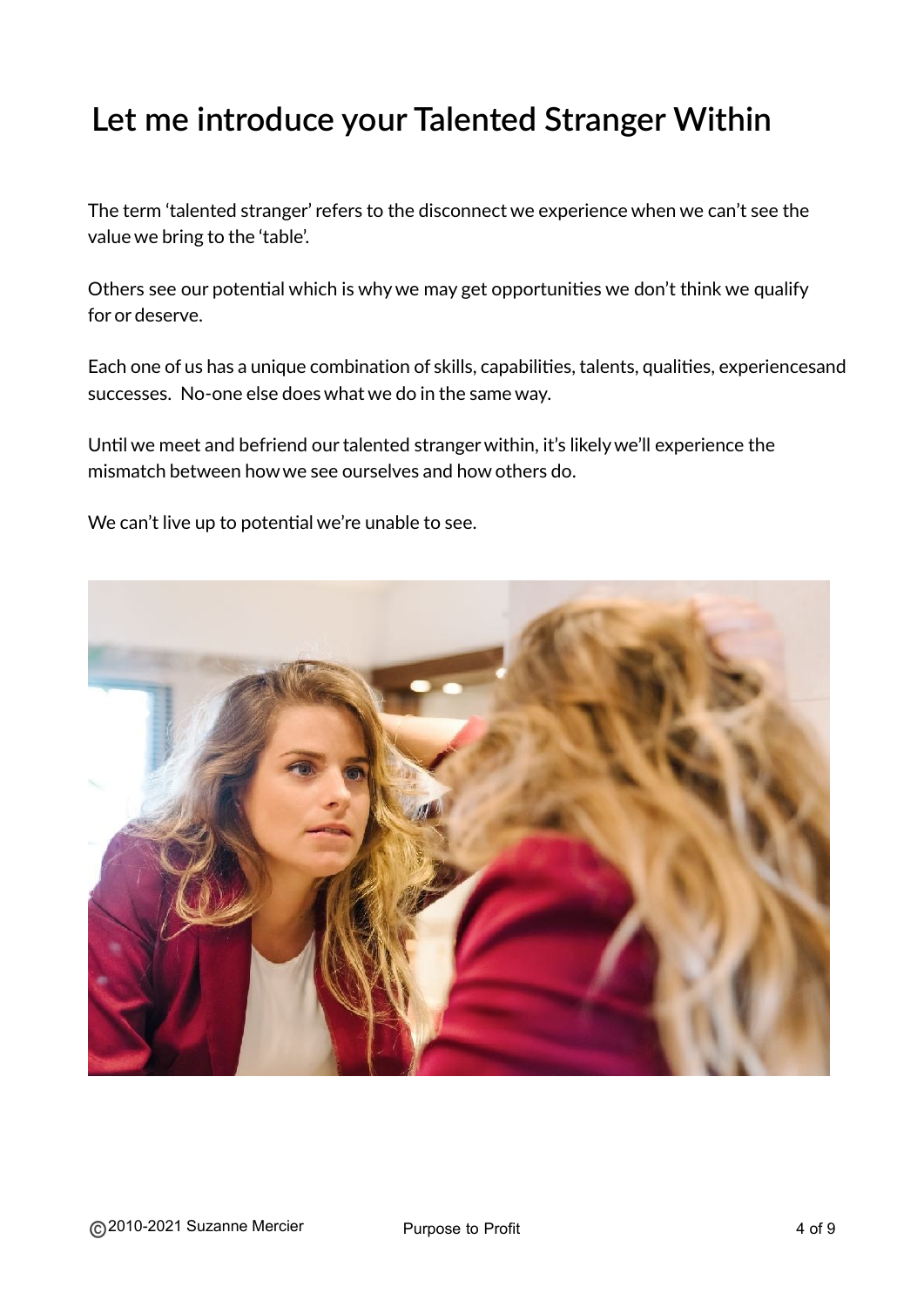# **What is the Imposter What is Imposter Syndrome?**

The term was coined in the late 1970's to describe an irrational fear of failure in high performing PhD and Masters students.

Research has consistently identified symptoms such as

- $\Box$  feeling like a fake or fraud (particularlyif we've been given an opportunitywe didn't think we deserved and were waiting to be outed)
- $\Box$  focussing on our weaknesses and failures, not our strengths and successes
- $\Box$  believing if we were successful, that success was due to good luck or someone's mistakenly positive belief about us
- $\Box$  having achieved undeniable success by any objective measure and worrying about how they're going to pull the rabbit out of the hat again.

70% of the population experience the feeling of not being good enough at some stage in their career. 33% experience it chronically meaning it's like a pair of glasses they look at themselves and theworld through.



The feeling of not being good enough is not constant. It lies dormant until something in ourexternal environment triggers personal uncertainty. Perhaps a pandemic???

We then react to reduce the personal discomfort of feeling vulnerable and out of control.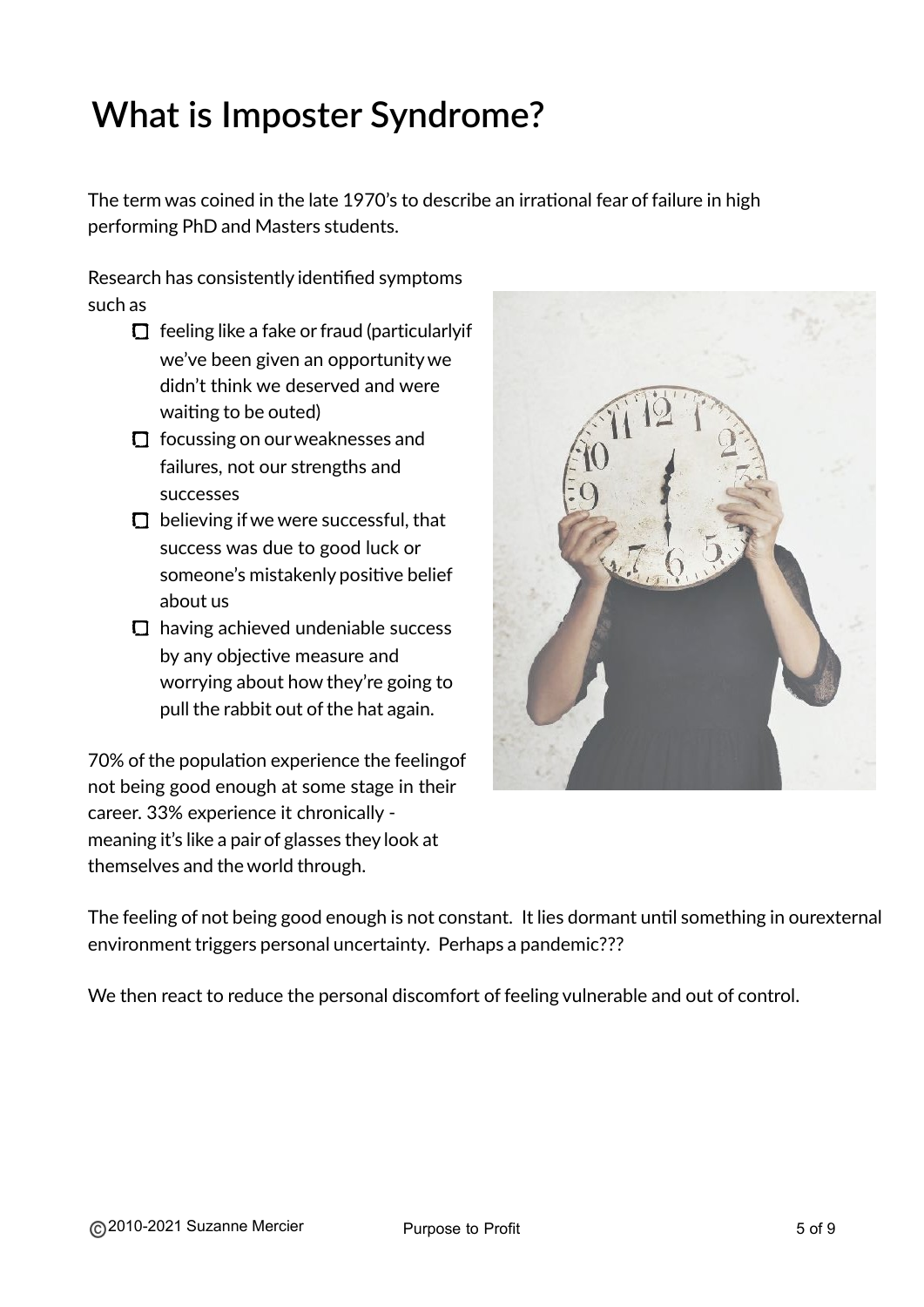# **Imposter Syndrome is simply a Imposter Syndrome is simply a habit**



It's a term that can feel quite confronting. It simply refers to the feeling of not being good enough.

It's a deep-seated habit … an habitual belief that leads to a feeling of uncertainty, self-doubt and fear.

It becomes a self-fulfilling prophecy.

We start off feeling we're not good enough - often because we're driven by perfection and/or comparing ourselves to others (our worst to their best). We form the belief that we're not good enough. We expect that will be the case and behave accordingly. Our behaviour leads directly to the results we were expecting and they reinforce the belief that we aren't good enough.

**Any habit can be changed.**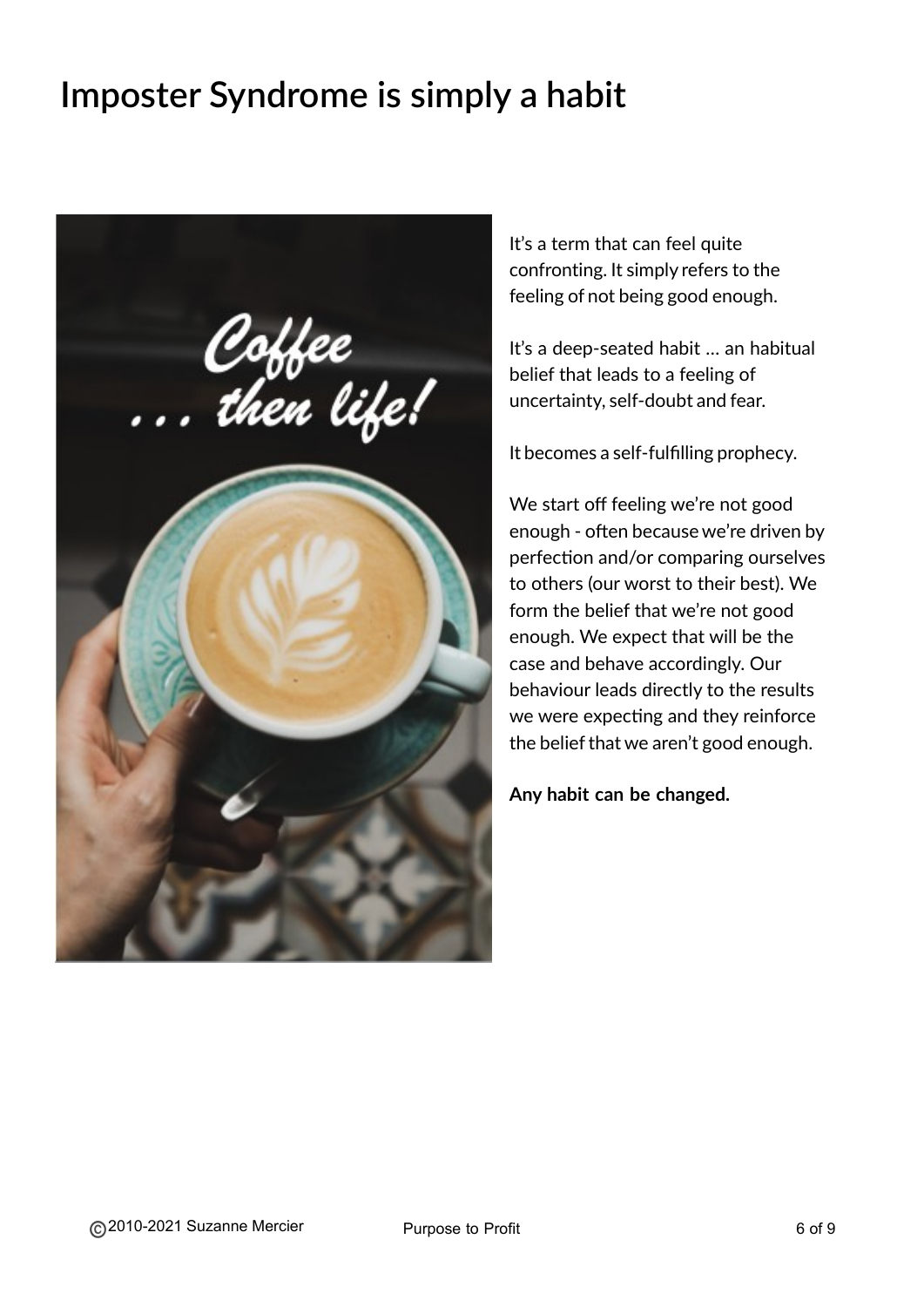#### **You pay a high price for believing you're enough good enough!You pay a high price for believing you're not**

Here are some of the typical price tags for this feeling. You ...

- $\Box$  experience higher levels of stress, worrying about others figuring out you're not good enough
- $\Box$  don't put self forward for opportunities
- $\Box$  fail to celebrate achievements
- $\Box$  look for the shortcomings rather than the talents and successes
- $\Box$  don't contribute to the extent of your own potential
- $\Box$  find it difficult to actively participate in the 'storming' phase of team development, hampering its high performance
- $\Box$  may sabotage opportunities
- $\Box$  Find it harder to engage with others
- $\Box$  may find it difficult to handle conflict and may interpret disagreement as conflict.
- $\Box$  don't put ideas forward in problem solving or innovation sessions for fear of judgement and rejection
- $\Box$  may micro-manage others if you have a team
- $\Box$  are likely to feel competitive rather than collaborative
- $\Box$  can find it challenging to make a decision and stick to it
- 口 …

All ofwhich get in the way of you performing to your potential.

And prevent you from activating Universal Laws such as the Law of Attraction.

**Have you paid enough yet?**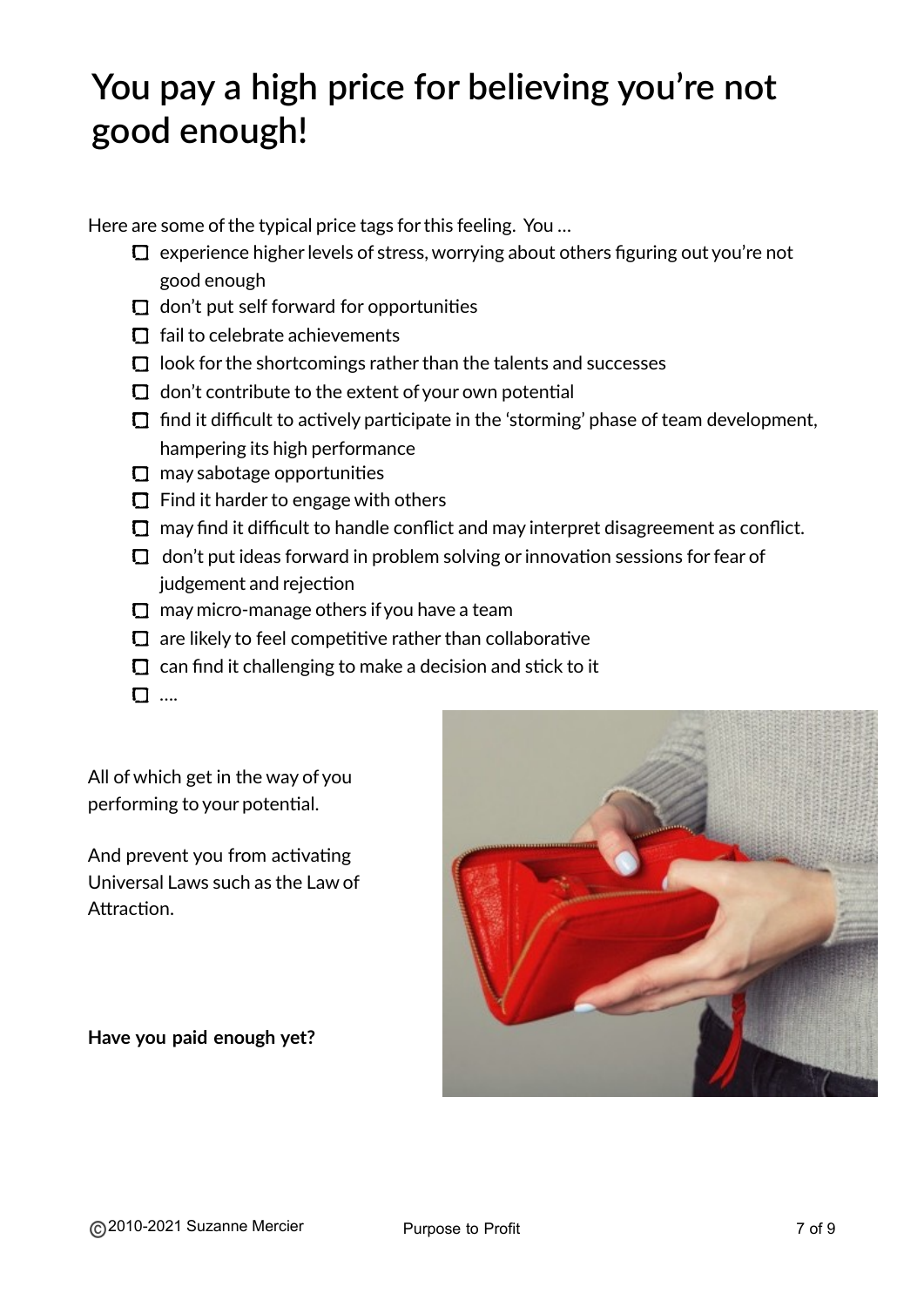#### **How do you move past this feeling of not enough? being good enough?How do you move past this feeling of not**

Here's howyou start.

- 1. Become aware ofwhat you're experiencing the feeling of not being good enough andwhat triggered that experience
- 2. Question why that situation would derail you
- 3. Dismantle limiting beliefs
- 4. Challenge perfection as a measure ofworth
- 5. Let go of judgement and start exploring possibilities
- 6. Find your Purpose the reason you do what you do; yourlegacy and the difference only you can make with your unique combination of talents, capabilities and qualities.
- 7. Pay attention to your emotional vibration and find positives around you to lift it.

These are just a few of the steps involved in dismantling the grip that the ImposterSyndrome can have on you and your business or career.

#### **Are you ready to make the difference you're so capable of?**